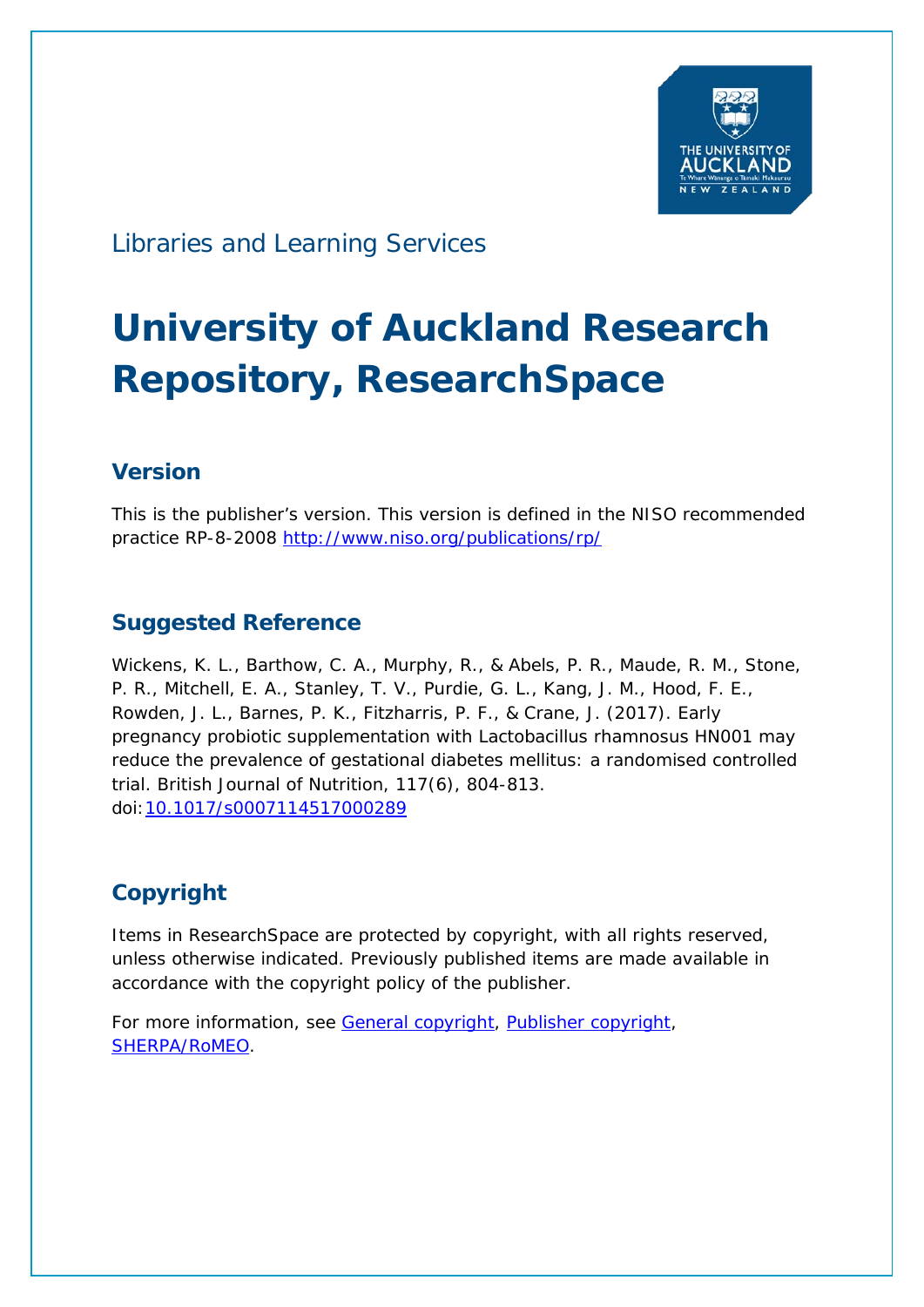© The Authors 2017. This is an Open Access article, distributed under the terms of the Creative Commons Attribution licence (http://creativecommons.org/licenses/by/4.0/), which permits unrestricted re-use, distribution, and reproduction in any medium, provided the original work is properly cited.

### Early pregnancy probiotic supplementation with Lactobacillus rhamnosus HN001 may reduce the prevalence of gestational diabetes mellitus: a randomised controlled trial

Kristin L. Wickens $^{1*}$ , Christine A. Barthow $^{1}$ , Rinki Murphy $^{2}$ , Peter R. Abels $^{1,3}$ , Robyn M. Maude $^{4},$ Peter R. Stone<sup>2</sup>, Edwin A. Mitchell<sup>2</sup>, Thorsten V. Stanley<sup>1,3</sup>, Gordon L. Purdie<sup>1</sup>, Janice M. Kang<sup>1</sup>, Fiona E. Hood $^1$ , Judy L. Rowden $^2$ , Phillipa K. Barnes $^1$ , Penny F. Fitzharris $^5$  and Julian Crane $^1$ 

 $1$ University of Otago, Wellington 6021, New Zealand

 $^2$ University of Auckland, Auckland 1142, New Zealand

 $^3$ Capital and Coast DHB, Wellington 6021, New Zealand

<sup>4</sup>Victoria University, Wellington 6021, New Zealand

<sup>5</sup>Auckland Hospital, Auckland 1142, New Zealand

(Submitted 23 August 2016 – Final revision received 10 January 2017 – Accepted 24 January 2017 – First published online 3 April 2017)

#### Abstract

The study aims to assess whether supplementation with the probiotic *Lactobacillus rhamnosus* HN001 (HN001) can reduce the prevalence of gestational diabetes mellitus (GDM). A double-blind, randomised, placebo-controlled parallel trial was conducted in New Zealand (NZ) (Wellington and Auckland). Pregnant women with a personal or partner history of atopic disease were randomised at 14–16 weeks' gestation to receive HN001 ( $6 \times 10^9$  colony-forming units) (n 212) or placebo (n 211) daily. GDM at 24–30 weeks was assessed using the definition of the International Association of Diabetes and Pregnancy Study Groups (IADPSG) (fasting plasma glucose ≥5·1 mmol/l, or 1 h post 75 g glucose level at ≥10 mmol/l or at 2 h ≥8·5 mmol/l) and NZ definition (fasting plasma glucose ≥5·5 mmol/l or 2 h post 75 g glucose at ≥9 mmol/l). All analyses were intention-to-treat. A total of 184 (87 %) women took HN001 and 189 (90 %) women took placebo. There was a trend towards lower relative rates (RR) of GDM (IADPSG definition) in the HN001 group, 0.59 (95% CI 0.32, 1.08) (P=0.08). HN001 was associated with lower rates of GDM in women aged ≥35 years (RR 0·31; 95 % CI 0·12, 0·81, P=0·009) and women with a history of GDM (RR 0·00; 95 % CI  $0.00$ ,  $0.66$ ,  $P = 0.004$ ). These rates did not differ significantly from those of women without these characteristics. Using the NZ definition, GDM prevalence was significantly lower in the HN001 group,  $2.1\%$  (95% CI 0·6, 5·2), v. 6·5% (95% CI 3·5, 10·9) in the placebo group ( $P=0.03$ ). HN001 supplementation from 14 to 16 weeks' gestation may reduce GDM prevalence, particularly among older women and those with previous GDM.

#### Key words: Randomised controlled trials: Probiotics: Lactobacillus rhamnosus HN001: Gestational diabetes mellitus

Lifestyle factors such as changes in patterns of food consumption with economic development have led to the well-recognised and increasing problems of obesity and associated diseases, including gestational diabetes mellitus (GDM), both in New Zealand  $(NZ)^{(1)}$  $(NZ)^{(1)}$  $(NZ)^{(1)}$ and other developed countries $^{(2)}$  $^{(2)}$  $^{(2)}$ . Pre-pregnancy overweight and obesity have been shown to account for  $46\%$  of GDM<sup>[\(3](#page-9-0))</sup>, with excess weight gain during pregnancy, previous GDM or a family history of diabetes, polycystic ovary syndrome (PCOS), older age and higher parity also identified as risk factors<sup>([4\)](#page-9-0)</sup>. GDM itself increases the risk for preeclampsia, miscarriage, preterm birth, macrosomia, induction of labour and caesarean section<sup> $(2,3)$ </sup>. GDM also increases the risk for later maternal and child obesity and subsequent type 2 diabetes mellitus<sup>([5](#page-9-0))</sup>.

GDM definitions are variable, and establishing an international consensus on diagnostic criteria that predict adverse pregnancy outcomes has been challenging. In 2008, the International Association of Diabetes and Pregnancy Study Group  $(IADPSG)^{(6)}$  $(IADPSG)^{(6)}$  $(IADPSG)^{(6)}$  used data from the Hyperglycemia and Adverse Pregnancy Outcome (HAPO) study<sup>([7](#page-9-0))</sup> to develop recommendations for oral glucose tolerance test (GTT) threshold glucose concentrations for the diagnosis of GDM (fasting plasma glucose  $\geq$ 5·1 mmol/l or 1 h post 75 g glucose level  $\geq$ 10 mmol/l or at  $2h \geq 8.5$  mmol/l). This was based on the findings of the HAPO study<sup>[\(7](#page-9-0))</sup> of a curvilinear dose–response relationship between fasting, 1 and 2 h glucose concentrations and adverse pregnancy outcomes, including macrosomia and caesarean

\* Corresponding author: K. Wickens, fax +64 4 385 5489, email [Kristin.wickens@otago.ac.nz](mailto:Kristin.wickens@otago.ac.nz)

Abbreviations: Fonterra, Fonterra Co-operative Group Ltd; GDM, gestational diabetes mellitus; GTT, glucose tolerance test; HN001, Lactobacillus rhamnosus HN001; IADPSG, International Association of Diabetes and Pregnancy Study Group; NZ, New Zealand; RR, relative rate.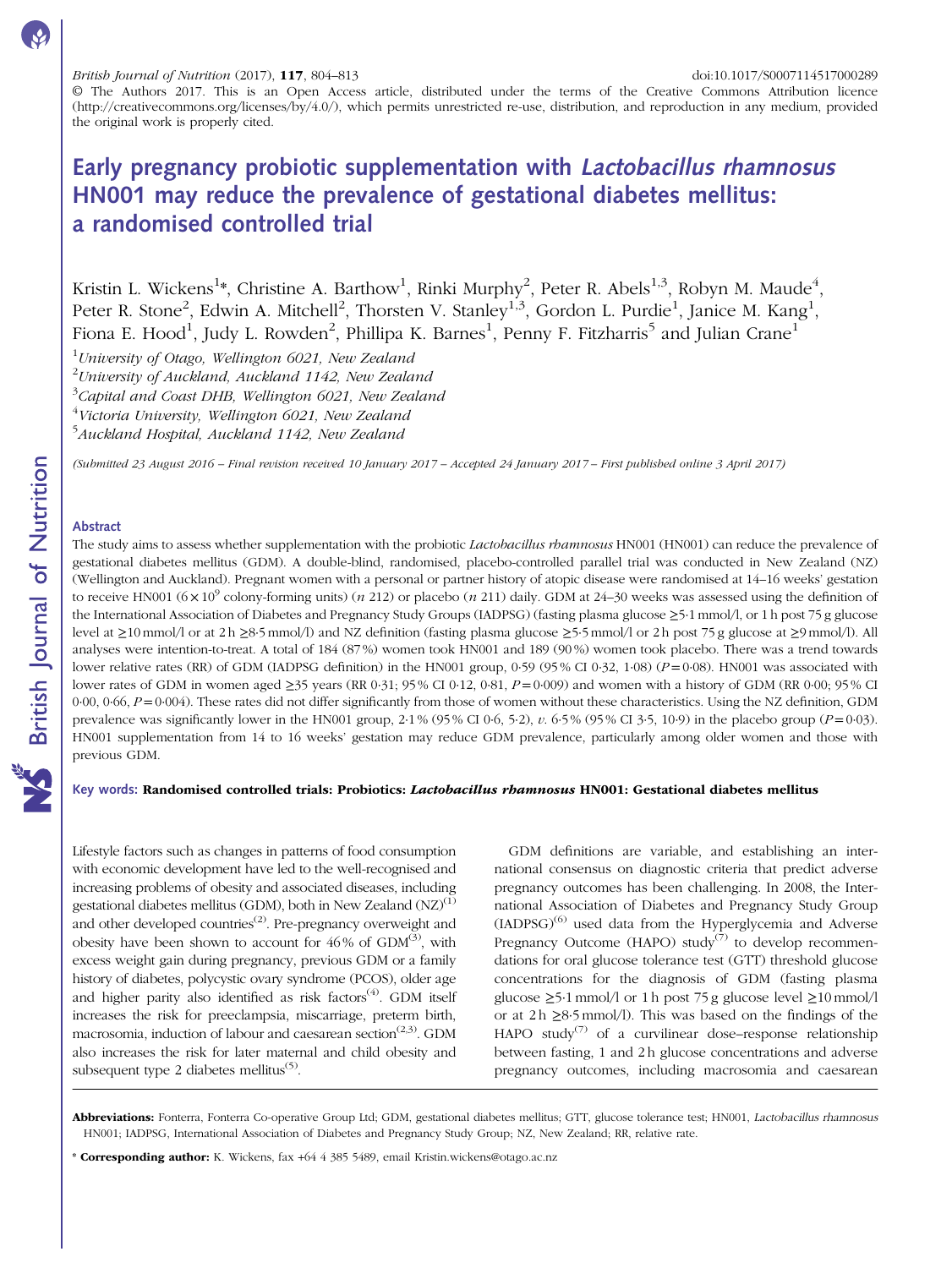section delivery. However, the NZ guideline definitions for GDM diagnosis specify a higher baseline and 2h glucose test threshold (fasting plasma glucose  $\geq$ 5.5 mmol/l or 2 h post 75 g glucose level  $\geq$ 9 mmol/l)<sup>[\(1\)](#page-9-0)</sup>.

The WHO has defined probiotics as live micro-organisms, which when administered in adequate amounts confer a health benefit to the host<sup> $(8)$ </sup>. There is emerging evidence for a modulating effect of probiotics on gut microbiota and inflammatory responses $^{(9,10)}$  $^{(9,10)}$  $^{(9,10)}$ , with a recent meta-analysis suggesting that probiotics can favourably influence glucose metabolism $(11)$ . A Finnish trial<sup>[\(12](#page-9-0))</sup> showed that a probiotic supplement containing Lactobacillus rhamnosus GG and Bifidobacterium lactis Bb12, taken from the first trimester of pregnancy, reduced the prevalence of GDM.

The aim of the current study was to investigate whether the probiotic L. rhamnosus HN001 (HN001) taken by pregnant mothers from early pregnancy could reduce the prevalence of GDM by 26–28 weeks' gestation.

#### **Methods**

#### Study design

The study was a two-centre, double-blind, randomised, placebo-controlled parallel trial investigating the effects of the probiotic HN001 on the prevalence of GDM. This secondary outcome was decided a priori. The primary outcome was the development of eczema and atopic sensitisation in the child at age 12 months (Australia NZ Clinical Trials Registry: ACTRN12612000196842).

For a detailed description of study methods and outcomes refer to Barthow et  $al^{(13)}$  $al^{(13)}$  $al^{(13)}$ .

#### **Participants**

In brief, pregnant women in Auckland and Wellington, NZ, were recruited into the study via health professionals and study information placed in pregnancy packs. Women were considered eligible if they were <16 weeks' gestation, Englishspeaking, had intention to breast-feed, and if either they or the unborn child's biological father had a history of asthma, hayfever or eczema requiring medication. Women were excluded from the study if aged <16 years, were planning to move outside the study centres during the study duration, had a history of immunological disorders or medication, or cardiac valve disease, required in vitro fertilisation, had major fetal abnormalities, were using probiotic drinks or supplements, participating in another randomised controlled trial, refused notification of their clinical carers, carried adrenaline for cows' milk allergy, had a history of a transplant or HIV, had used continuous antibiotic therapy for at least 3 months, miscarried between screening and enrolment, or were otherwise deemed unsuitable. Eligible women were enrolled into the study at 14–16 weeks' gestation, where gestation was determined on the basis of the earliest first-trimester scan and, where this was not available, the date of the last menstrual period.

#### Study capsules

Participating women were randomised to receive capsules containing either HN001 ( $6 \times 10^9$  colony-forming units (cfu)) or placebo (maize-derived maltodextrin, identical in appearance and smell to the probiotic) to be taken daily from enrolment throughout pregnancy and until 6 months post birth if still breast-feeding. HN001 powder was manufactured by Fonterra Co-operative Group Ltd (Fonterra) using aseptic fermentation, concentration and freeze-drying, as previously described $(14)$ . The placebo powder, maize-derived maltodextrin, was manufactured by Grain Processing Corporation. Women were instructed to keep the capsules in a refrigerator and to avoid taking them within 10 min of consuming hot food or fluid.

Fonterra retained samples of capsules at 4°C, which were tested monthly to ensure viability of the contents over time. The viability of the contents of a selection of unused capsules returned from the field was tested 3 monthly. Loss in viability was <0·1 log, and within the limit of uncertainty of the counting method.

Randomisation of capsules was performed by a statistician at Fonterra who had no contact with the study investigators or participants. Randomisation was stratified by the study centre and performed in blocks of twenty according to a computergenerated randomisation schedule and an allocation ratio of 1:1. Research staff screened and enrolled participants, providing eligible participants with the next available sequentially numbered capsule container. All researchers, laboratory staff and participants were blinded to study allocation.

#### Baseline

Information collected included age, ethnicity, parity, previous PCOS, BMI (weight (kg)/height (m<sup>2</sup>)), waist circumference, antibiotic use during pregnancy but before enrolment and type 2 diabetes mellitus in the participant or a first-degree relative. Among women with previous pregnancies >20 weeks, we also collected a history of previous GDM and birth weight of previous babies.

#### **Outcomes**

The GDM outcome was defined *a priori* primarily as the diag-nosis of GDM according to the IADPSG recommendations<sup>[\(6\)](#page-9-0)</sup>: a fasting plasma glucose  $\geq$ 5·1 mmol/l, or 1 h post 75 g glucose load  $\geq$ 10 mmol/l or at 2 h  $\geq$ 8.5 mmol/l. A secondary analysis was conducted using NZ thresholds ≥5·5 mmol/l fasting or  $\geq$ 9 mmol/l at 2 h to define GDM<sup>[\(1\)](#page-9-0)</sup>.

The assessment for GDM was conducted at 24–30 weeks' gestation following a 12 h overnight fast, using a GTT undertaken at a community laboratory. Only women without prepregnancy diabetes were invited to undertake a study GTT. Women who received a GTT-based diagnosis of GDM before the study GTT were included in the study outcome only if there was evidence of earlier negative tests confirming that their diabetes was gestational. When repeat GTTs were performed later in pregnancy (for clinical purposes), the test completed at 24–30 weeks' gestation determined their study GDM status.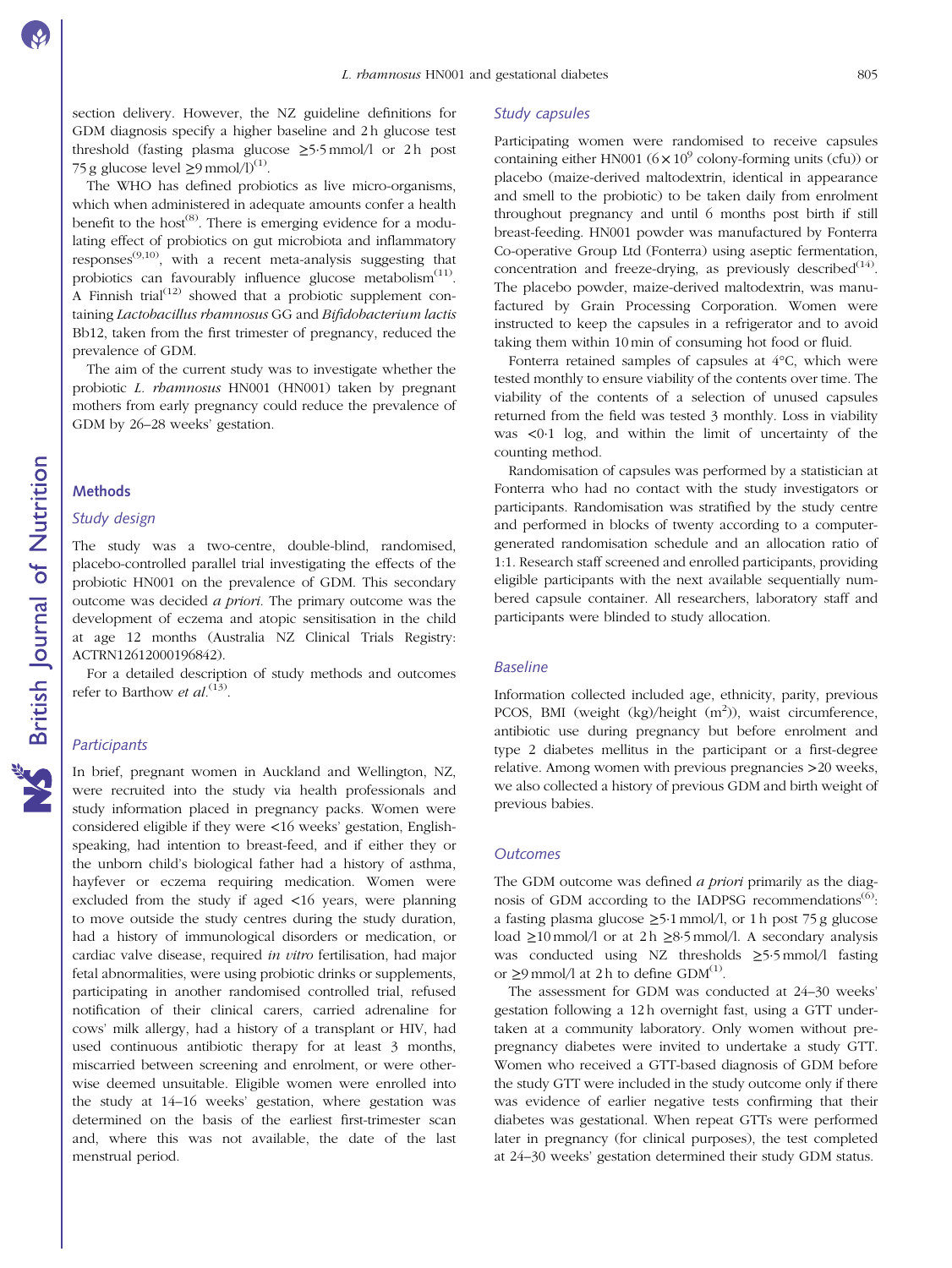Women with GDM were asked to have a postpartum  $H<sub>DA1c</sub>$ measured at least 3 months after birth. A postpartum  $HbA1_c$ level ≥6·5 % (48 mmol/mol) or a postpartum fasting glucose  $\geq$ 7 mmol/l and/or 2 h glucose  $\geq$ 11·1 mmol/l was used to indicate the presence of co-existing type 2 diabetes. If women met these criteria they were excluded from the GDM analysis.

We collected other outcomes at 4–7 d post birth, including maternal weight (kg) and waist circumference (cm), gestation (in weeks) and prematurity (<37 weeks). Infant Apgar score at 5 min and birth weight were collected from medical records. Infant length (cm), ponderal index (PI) (birth weight  $(kg)/length$   $(m<sup>3</sup>)$ ), head circumference (cm), type of delivery (vaginal or caesarean) and admission to the neonatal intensive care unit (NICU) were assessed by the researcher at 4–7 d post birth.

#### **Adherence**

More than 3 months' supply of capsules  $(n 105)$  were placed in each bottle. Bottles were replaced at 26–28 weeks' gestation and birth, at which time two bottles were given to the mother to cover the period up to 6 months post birth. Returned capsules were counted by staff not involved in the study assessments, and adherence rates (number taken/time period) were calculated.

#### Power

Assuming a 15 % prevalence of GDM, a 63 % reduction due to the probiotic, as found in a Finnish study<sup>([12](#page-9-0))</sup>, and a sample size of 195 in each group, the study would have 87 % power at the 5 % level of significance.

#### Statistical analysis

Analysis was performed using SAS 9.3 and 9.4 (SAS Institute). All analyses were intention-to-treat. Differences between the treatment groups in the prevalence of GDM and dichotomous birth outcomes were estimated using relative rates (RR) and 95 % CI. Although not pre-specified, we conducted an analysis of GDM stratified by factors that were significantly associated with GDM (maternal age, BMI, a history of GDM) and by antibiotic use during the study before the GTT using a generalised linear model with a log-link and binomial distribution. For continuous variables, differences between treatment groups are reported as differences in means (95 % CI) compared using t tests, or as ratios of geometric means (95 %CI) compared using ANCOVA on logged values, adjusted for logged baseline measures; other differences were compared with Wilcoxon's rank-sum tests. The Apgar score was compared between groups using ordinal logistic regression. Tests were two-sided and  $P < 0.05$  was considered statistically significant.

Missing GTT measurements were estimated with 1000 multiple imputations using treatment, fasting, 1 and 2 h measurements, ethnicity, age, BMI at enrolment, a family history of diabetes in first-degree relatives, previous PCOS, and the combination of previous GDM and number of previous pregnancies of >20 weeks' gestation (grouped as no previous pregnancies, one previous pregnancy with GDM or one

previous pregnancy without GDM, two or more previous pregnancies with GDM or two or more previous pregnancies without GDM). One participant who did not undergo the GTT because she had been diagnosed with GDM and prescribed insulin from early pregnancy was assumed to have GDM in all imputations.

This study was conducted according to the guidelines laid down in the Declaration of Helsinki, and all procedures involving human subjects were approved by the Multi-Region Health and Disability Ethics Committee. Written informed consent was obtained from all subjects. The trial was registered at the Australia NZ Clinical Trials Registry: ACTRN12612000196842, [https://www.anzctr.org.au/Trial/Registration/TrialReview.aspx?](https://www.anzctr.org.au/Trial/Registration/TrialReview.aspx?id=362049&isReview=true) id=[362049&isReview](https://www.anzctr.org.au/Trial/Registration/TrialReview.aspx?id=362049&isReview=true)=true.

#### **Results**

Participants  $(n 423)$  were randomised to the HN001  $(n 212)$  or placebo group (n 211) between December 2012 and November 2014 at an average rate of 4·2 a week. Gestational diabetes assessments were completed by February 2015 and the final infant was born in May 2015. Loss-to-follow-up rates were similar between study groups, but more participants in the HN001 group had discontinued the intervention before the GTT [\(Fig. 1](#page-4-0)). In contrast, most participants lost to follow-up between the GTT and birth visits were in the placebo group, with small numbers discontinuing the intervention in both study groups. There was one maternal death in the placebo group due to a subarachnoid haemorrhage.

Median adherence rates were 94·9 % (interquartile range (IQR) 85·7–98·8 %) (n 179) in the HN001 group and 94·0 % (IQR 85·9–98·8 %) (n 183) in the placebo group (Wilcoxon's rank-sum test,  $P = 0.59$ ).

Among randomised participants, the 24–30-week GTT results included all three time points (fasting, 1 h and 2 h values, as required by IADPSG guideline definitions) in 184 (87 %) participants in the HN001 group and 189 (90 %) in the placebo group, at mean  $27.7$  (sp  $4.6$ ) and  $28.0$  (sp  $8.6$ ) weeks' gestation, respectively. An additional ten HN001 participants and eleven placebo participants had only the fasting and 2-h time-point GTT results available, which were sufficient for a diagnosis of GDM by standard NZ guidelines. A total of 194 (92 %) in the HN001 group and 200 (95 %) in the placebo group participated in either GTT assessment, all of whom were able to contribute data to the analysis on the basis of NZ guidelines.

There were no substantial differences between the study groups in any maternal characteristic at enrolment, including age, ethnicity, parity, weight, waist, BMI, antibiotic use or corticosteroid use during pregnancy before enrolment, family history of diabetes, household income, maternal smoking or maternal treated allergic disease (asthma, eczema or hayfever), and among those with previous births, weight of largest infant and having a history of GDM ([Table 1](#page-5-0)).

The prevalence of GDM (defined using the IADPSG criteria) in the HN001 group was lower than that in the placebo group, but this difference was not statistically significant ([Table 2](#page-5-0)). However, using the more specific NZ definition, the prevalence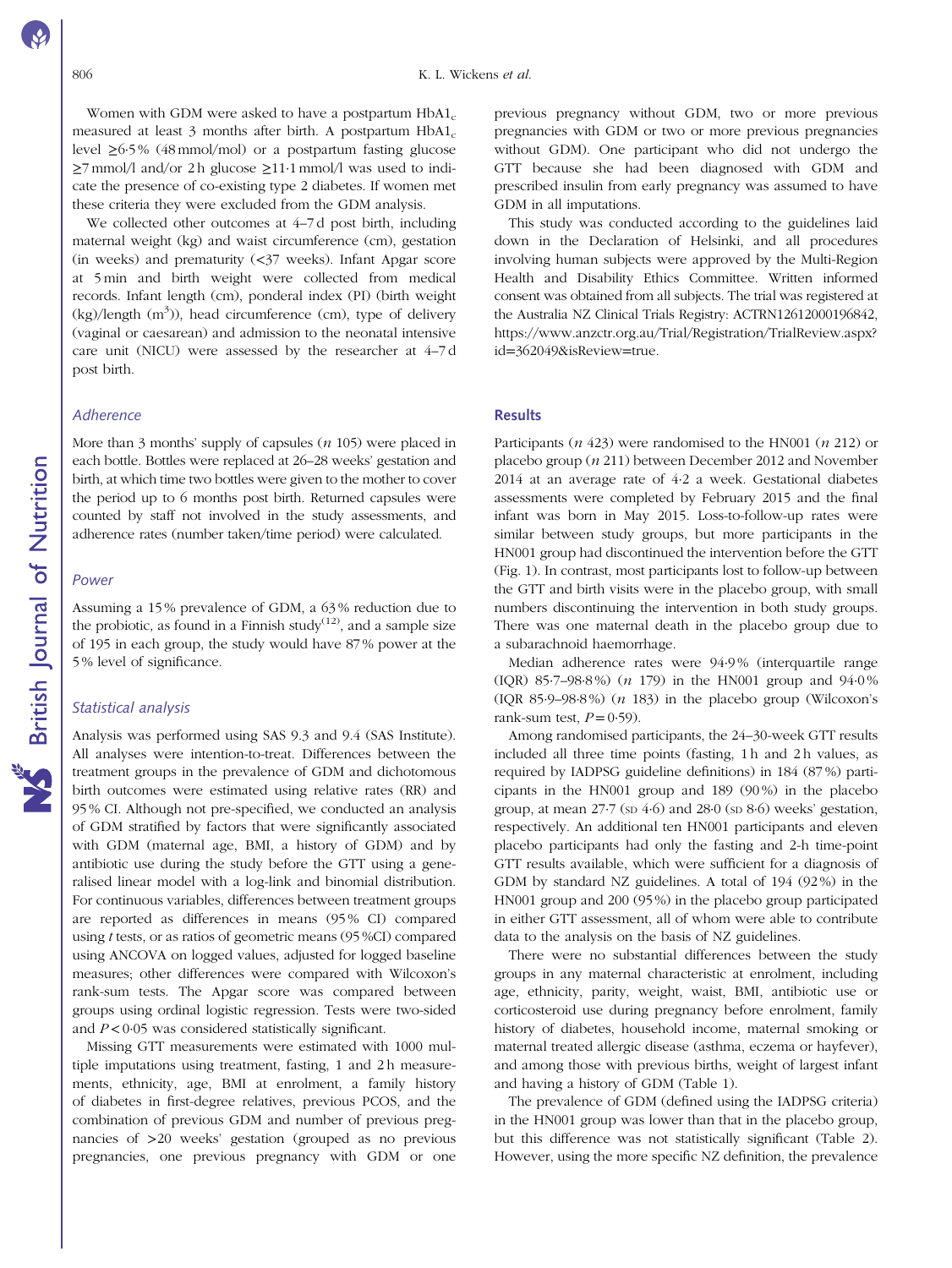<span id="page-4-0"></span>

Fig. 1. Status of study participants through the trial. GDM, gestational diabetes mellitus; NZ, New Zealand; GTT, glucose tolerance test.

of GDM was significantly lower in the HN001 group. There were three participants in the HN001 group and five in the placebo group using oral or injected corticosteroids between enrolment and the GTT ( $P = 0.48$ ). Among this small number of participants there was no increased risk for gestational diabetes (data not shown). Adjustment for systemic corticosteroid use during this time period made only minimal differences to the treatment effects on gestational diabetes for both the IADPSG (RR 0·59; 95 % CI 0·32, 1·08) and the NZ (RR 0·31; 95 % CI 0·10, 0·95) guidelines. These analyses were repeated with imputed results for missing values but there was little change in the RR estimates. Using the IADPSG guidelines the imputed  $RR = 0.64$ (95 % CI 0·36, 1·11), and using the NZ guidelines imputed  $RR = 0.33$  (95% CI 0.11, 0.99).

The mean blood glucose levels at baseline and after 1 and 2 h were slightly lower in the HN001 group compared with the placebo group, but were significant only at baseline [\(Table 2](#page-5-0)).

Among forty-four participants diagnosed with GDM according to either the NZ or IADPSG guidelines, forty participants had HbA1<sub>c</sub> measured between 1 and 15 months post birth, with values between 5·0 % (31 mmol/mol) and 6·4 % (46 mmol/mol). One participant had a post-birth GTT, with values within the normal range. Three participants did not have post-birth  $HbA1<sub>c</sub>$ measured because one had declined, one had withdrawn from the study, and one had died.

[Table 3](#page-6-0) shows that only maternal age, BMI and having a history of GDM were significantly associated with GDM in this study. These factors were then used to stratify the analysis [\(Fig. 2\)](#page-7-0) using only the IADPSG definition of GDM, as this definition reflects our *a priori* hypothesis. There was a significant treatment-by-age (as a continuous variable) interaction  $(P= 0.005)$  and a non-significant interaction with age dichotomised as  $\geq$ 35 v. <35 years ( $P_{\text{interaction}}$ =0.06). In the older group, HN001 was associated with a 3-fold reduction in the prevalence of GDM compared with the prevalence among women in the placebo group (RR 0·31; 95 % CI 0·12, 0·81,  $P=0.009$ ). In women aged <35 years the prevalence in each study group was similar (RR 1·04; 95 % CI 0·45, 2·39). There were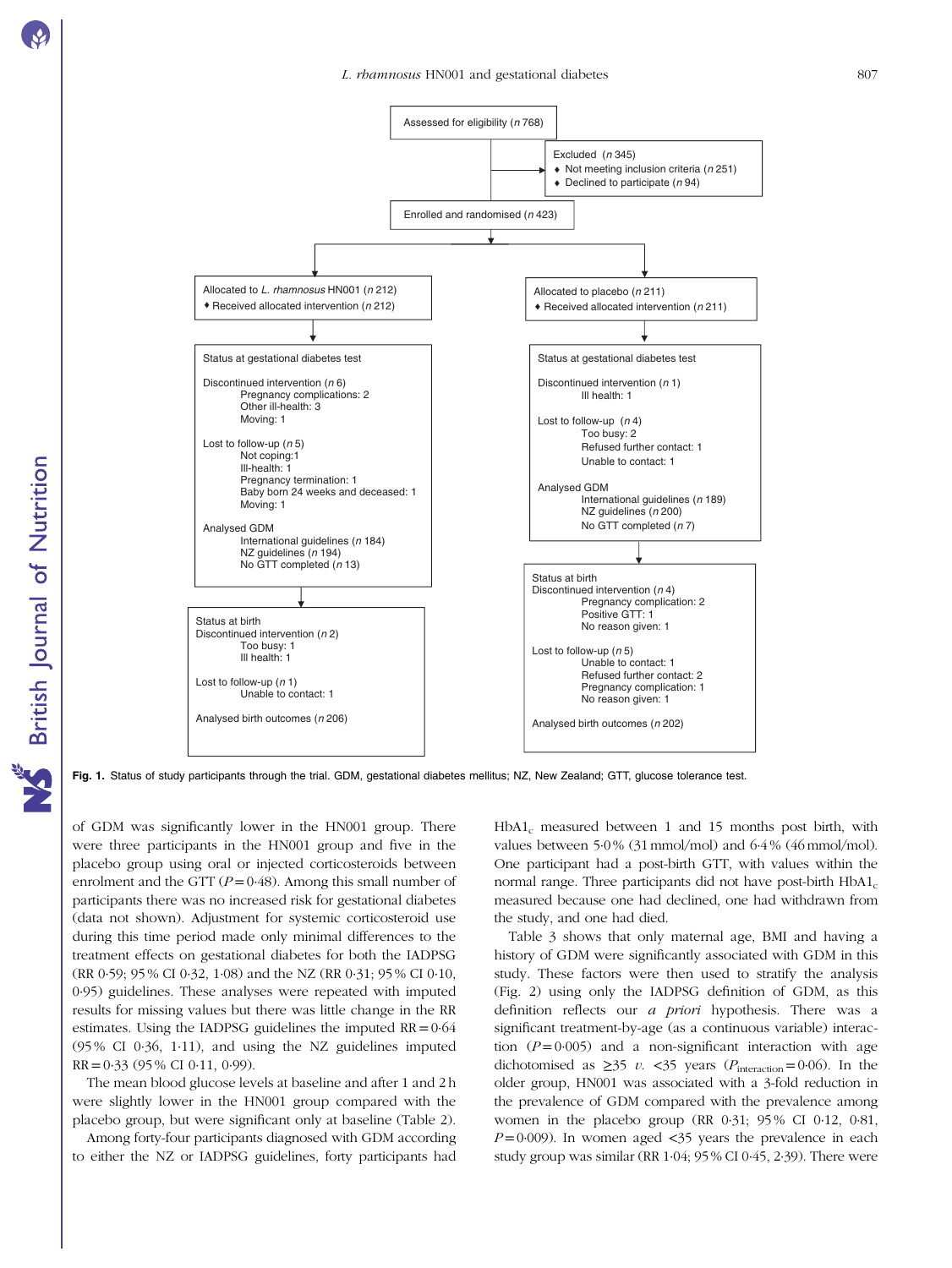### <span id="page-5-0"></span>Table 1. Characteristics of the study population at enrolment (Numbers and percentages; medians and interquartile ranges (IQR))

|                                                           |          | HN001 (n 212)     |        | Placebo (n 211)   |  |
|-----------------------------------------------------------|----------|-------------------|--------|-------------------|--|
|                                                           | $\%$     | n                 | $\%$   | n                 |  |
| Previous pregnancy                                        | 67.5     | 143/212           | 738    | 155/210           |  |
| Diabetes in first-degree relative                         | 17.9     | 38/212            | $18-5$ | 39/211            |  |
| Previous polycystic ovary syndrome                        | 8.1      | 17/209            | $10-6$ | 22/208            |  |
| Age (years)                                               |          | n212              |        | n210              |  |
| Median                                                    |          | 34                |        | 34                |  |
| <b>IOR</b>                                                |          | $30 - 36$         |        | $31 - 37$         |  |
| Weight (kg)                                               |          | n211              |        | n210              |  |
| Median                                                    |          | 69                |        | 71                |  |
| <b>IQR</b>                                                |          | $63 - 80$         |        | $63 - 82$         |  |
| Waist circumference (cm)                                  |          | n211              |        | n210              |  |
| Median                                                    |          | 87                |        | 87                |  |
| <b>IOR</b>                                                |          | $80 - 94$         |        | $81 - 99$         |  |
| BMI ( $kg/m2$ )                                           |          | n211              |        | n210              |  |
| Median                                                    |          | 25                |        | 26                |  |
| <b>IQR</b>                                                |          | $23 - 29$         |        | $23 - 30$         |  |
| Ethnicity                                                 |          | 212               |        | 211               |  |
| Maori                                                     | 10.9     | 23                | $16-6$ | 35                |  |
| Pacific                                                   | $3-8$    | 8                 | 1.9    | $\overline{4}$    |  |
| Asian                                                     | 7.7      | 15                | 7.6    | 16                |  |
| European                                                  | 78.3     | 166               | 73.5   | 155               |  |
| Other                                                     | 0.0      | 0                 | 0.5    | 1                 |  |
| Systemic antibiotic use during pregnancy before enrolment | 12.4     | 25/201            | 13.9   | 28/202            |  |
| Smoking                                                   | 5.2      | 11                | $3-8$  | 8                 |  |
| Systemic corticosteroid use                               | 1.4      | 3                 | 1.4    | 3                 |  |
| Treated asthma, eczema or hayfever                        | 87.3     | 185               | 82.9   | 175               |  |
| Household income (NZ\$)                                   |          | 207               |        | 204               |  |
| $0 - 49000$                                               | 8.2      | 17                | 7.8    | 16                |  |
| 50-99000                                                  | $30-4$   | 63                | 32.4   | 66                |  |
| 100-149 000                                               | $35 - 8$ | 74                | 34.8   | 71                |  |
| 150000+                                                   | 25.6     | 53                | 25.0   | 51<br>9/127       |  |
| Previous gestational diabetes                             | $5-0$    | 6/121             | 7.1    | n 124             |  |
| Weight of previous largest baby (g)<br>Median             |          | n <sub>119</sub>  |        |                   |  |
| <b>IQR</b>                                                |          | 3520<br>3260-3900 |        | 3547<br>3232-3856 |  |
|                                                           | 20.2     | 24/119            | 14.5   | 18/124            |  |
| Macrosomia (previous largest baby $\geq$ 4000 g)          |          |                   |        |                   |  |

HN001, Lactobacillus rhamnosus HN001.

Table 2. Treatment effects on the prevalence of gestational diabetes mellitus defined according to International Association of Diabetes and Pregnancy Study Groups (IADPSG)\* and New Zealand (NZ)† definitions, and mean blood glucose levels

(Prevalence percentages and 95 % confidence intervals; relative rates (RR) and 95 % confidence intervals; mean values and 95 % confidence intervals)

|                     | <b>HN001</b>   |             | Placebo        |             |                    |               |       |                           |
|---------------------|----------------|-------------|----------------|-------------|--------------------|---------------|-------|---------------------------|
|                     | Prevalence (%) | 95 % CI (%) | Prevalence (%) | 95 % CI (%) | <b>RR</b>          | 95 % CI       | P     | $P$ (multiple imputation) |
| IADPS $G^*$ (n 373) |                |             |                |             |                    |               |       |                           |
|                     | 8-2 (15/184)   | 4.6, 13.1   | 13-8 (26/189)  | 9.2, 19.5   | 0.59               | 0.32, 1.08    | 0.08  | 0.12                      |
| NZ† (n 394)         | 2.1(4/194)     | 0.6, 5.2    | 6.5 (13/200)   | 3.5.10.9    | 0.32               | 0.11.0.96     | 0.03  | 0.07                      |
|                     | Mean           | 95 % CI     | Mean           | 95 % CI     | Difference in mean | 95 % CI       |       |                           |
| Fasting (mmol/l)    | n 195          |             | n 202          |             |                    |               |       |                           |
|                     | 4.32           | 4.27, 4.37  | 4.40           | 4.34, 4.46  | $-0.08$            | $-0.15, 0.00$ | 0.048 | 0.06                      |
| 1 h $(mmol/l)$      | n 185          |             | n 189          |             |                    |               |       |                           |
|                     | 6.71           | 6.46.6.96   | 6.89           | 6.63, 7.15  | $-0.18$            | $-0.55, 0.18$ | 0.31  | 0.42                      |
| 2 h (mmol/l)        | n 194          |             | n 200          |             |                    |               |       |                           |
|                     | 5.65           | 5.47, 5.83  | 5.78           | 5.57, 5.99  | $-0.13$            | $-0.41, 0.15$ | 0.36  | 0.39                      |

HN001, Lactobacillus rhamnosus HN001.

\* Fasting  $\geq$ 5·1 mmol/l, 1 h  $\geq$  10 mmol/l, 2 h  $\geq$  8·5 mmol/l.

† Fasting ≥5·5 mmol/l, 2 h≥9 mmol/l.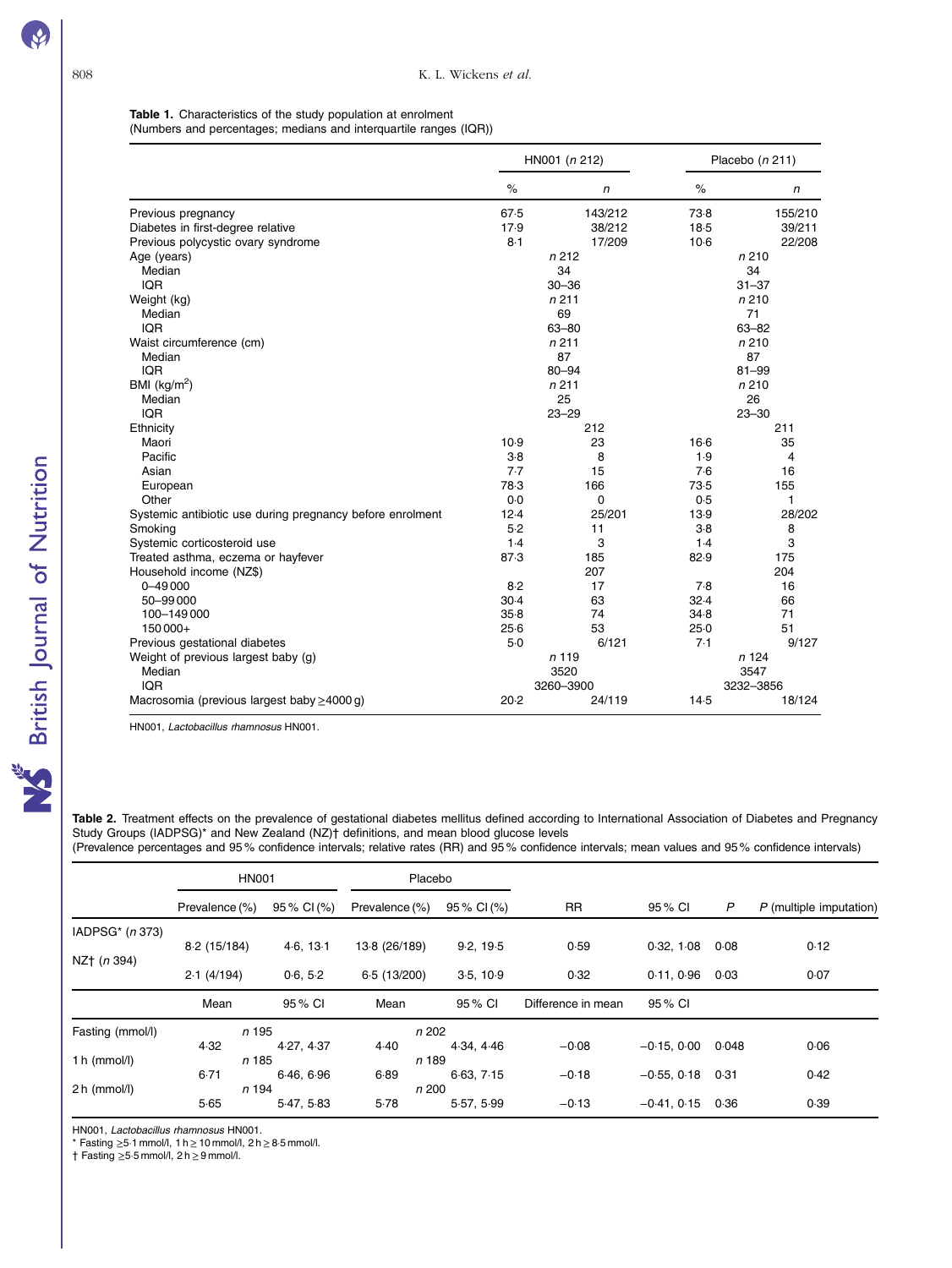<span id="page-6-0"></span>Table 3. Association of maternal risk factors with gestational diabetes mellitus, after adjustment for treatment group (Relative rates (RR) and 95 % confidence intervals)

|                                                                    | n       | <b>RR</b> | 95 % CI     | P        |
|--------------------------------------------------------------------|---------|-----------|-------------|----------|
| Maternal age at enrolment*                                         | 372     | 1.11      | 1.03, 1.20  | 0.004    |
| Maternal BMI at enrolment (kg/m <sup>2</sup> ) <sup>+</sup>        | 371     | $1-11$    | 1.08, 1.15  | < 0.0001 |
| Family history of diabetes                                         | 67/373  | 1.13      | 0.55, 2.33  | 0.74     |
| Ethnicity                                                          | 373     |           |             |          |
| European                                                           | 293     | 1.00      |             |          |
| Maori                                                              | 46      | 1.49      | 0.69, 3.22  | 0.31     |
| Pacific                                                            |         | 3.05      | 0.92, 10.07 | 0.07     |
| Asian                                                              | 26      | 1.62      | 0.62.4.22   | 0.32     |
| Polycystic ovary syndrome                                          | 37/367  | 1.19      | 0.50, 2.83  | 0.70     |
| Systemic antibiotic use since enrolment                            | 49/372  | 1.78      | 0.91, 3.49  | 0.09     |
| Previous pregnancy (of any duration)                               | 259/372 | 1.30      | 0.66, 2.56  | 0.45     |
| Among women with any previous pregnancy<br>(259/372)               |         |           |             |          |
| Number of miscarriages‡                                            | 259     | 1.12      | 0.78, 1.62  | 0.54     |
| Previous pregnancy > 20 weeks                                      | 216/372 | 1.24      | 0.68, 2.26  | 0.47     |
| Among women with previous pregnancies $\geq$ 20 weeks<br>(216/372) |         |           |             |          |
| Previous gestational diabetes                                      | 12/216  | 6.59      | 3.95, 11.01 | < 0.0001 |
| Macrosomia§ in previous child                                      | 35/213  | 0.66      | 0.19, 2.35  | 0.53     |

\* For each additional year of age.

† For each additional BMI unit; two values >45 truncated at 45 to ensure model fit.

‡ For each additional miscarriage.

§ Birth weight ≥4000 g.

also no significant differences in effect dependent on whether BMI was  $\geq 30 \text{ kg/m}^2$  (RR 0.86; 95% CI 0.37, 1.96), or  $\lt 30 \text{ kg/m}^2$ (RR 0·51; 95 % CI 0·22, 1·17) (Pinteraction 0·39). GDM did not recur in any of the HN001 participants who had a history of GDM. Thus, we could not test for an interaction effect. Among those with a history of GDM, HN001 protected against a recurrence of GDM,  $RR = 0.00$  (95% CI 0.00, 0.66), and for those without previous GDM,  $RR = 0.50$  (95 % CI 0.20, 1.27). Three women (20 %) with a history of GDM did not complete the GTT according to the IADSPG guidelines. In all imputations, these were GDM positive, giving an imputed RR=0.38 (95% CI 0.05, 1.00,  $P=0.043$ , Barnard's exact test). As HN001 is susceptible to a range of antibiotics<sup> $(15)$ </sup>, we examined the effect of HN001 on GDM by use of antibiotics between study enrolment and the GTT test. The HN001 effect on GDM was significantly protective among participants who had not used antibiotics between study enrolment and the GTT test but there was no significant effect of HN001 for those who had used antibiotics during this period  $(P_{\text{interaction}}=0.10)$ .

Similarly, among those not using antibiotics, fasting mean blood glucose levels were significantly lower  $(P=0.001)$  in the HN001 group (4·28; 95 % CI 4·23, 4·33) compared with that in the placebo group (4·42; 95 % CI 4·35, 4·48). Differences in mean glucose levels at 1 and 2h post glucose load were also lower but were not significant. At 1 h, blood glucose levels were  $6.63$  (95% CI  $6.37$ ,  $6.89$ ) in the HN001 group and  $6.88$  (95 % CI  $6.60$ , 7.16) in the placebo group ( $P=0.20$ ), and at 2 h the levels were 5·56 (95 % CI 5·38, 5·73) in the HN001 group and 5.77 (95% CI 5.53, 6.01) in the placebo group ( $P=0.15$ ).

HN001 was not significantly associated with any maternal anthropometric measures (after adjustment for baseline measurements), or infant birth weight, gestation, caesarean delivery or admission to the NICU or, at 4–7 d post birth, infant length, PI or head circumference. Infants whose mothers were in the HN001 group had a significantly higher 5-min Apgar score than did infants in the placebo group [\(Table 4\)](#page-8-0).

GDM in the mother, defined according to the IADPSG recommendations, was associated with higher maternal weight ( $P = 0.0002$ ), waist circumference ( $P < 0.0001$ ) and BMI (P< 0·0001) post birth but was not associated with any infant anthropometric measures, gestation, caesarean delivery, NICU admission or Apgar score at 5 min (data not shown).

#### **Discussion**

As far as we are aware, this is the first study to report a role for probiotics in preventing GDM among women not selected on the basis of risk for GDM. Our data suggest that the probiotic HN001 at a dose of  $6 \times 10^9$  cfu/d may lower the rate of GDM from 13·8 to 8·2 %, a 40 % reduction using the IADPSG guide-lines<sup>[\(6\)](#page-9-0)</sup> or a 68% reduction from 6.5 to 2.1% using the NZ guidelines. Differences in mean blood glucose levels were small at baseline, and at 1 and 2h post glucose load. Nevertheless, these differences in absolute values correspond to the difference in GDM prevalence we found using thresholds.

The HN001 protective effect on GDM (defined using the IADPSG criteria) found in this study was weaker than the probiotic effect on GDM found among women at risk for GDM in Finland<sup>([12\)](#page-9-0)</sup>, but older women and women with a history of GDM had similar risks to the at-risk Finnish population. This Finnish study intervened from the first trimester of pregnancy with a combination of two probiotics (L. *rhamnosus* GG and B. lactis Bb12) and reported a significant reduction in GDM prevalence from 36 to 13 % due to the probiotics. Both active and placebo groups also had a dietary intervention. It is possible that the probiotics interacted with diet to enhance protection against GDM, or that the combination of the two probiotics used in the Finnish study was more effective than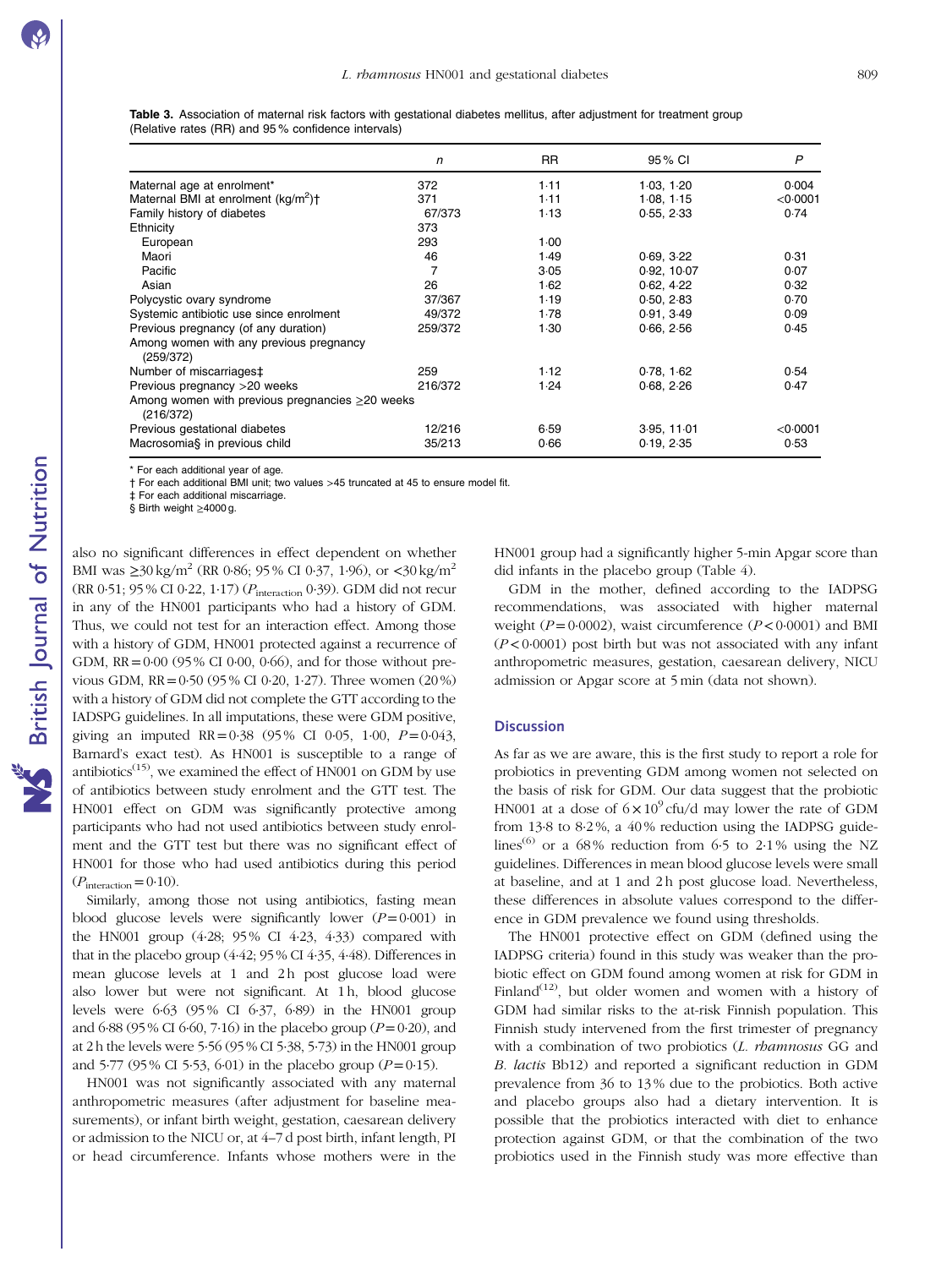<span id="page-7-0"></span>

Fig. 2. Lactobacillus rhamnosus HN001 (HN001) associations with gestational diabetes mellitus (GDM) stratified by (a) age ≥35 v. <35 years, (b) BMI≥30 v. <30 kg/m<sup>2</sup>, (c) history of GDM and (d) systemic antibiotic use since enrolment.

HN001 alone. The higher prevalence of GDM in the Finnish trial may be a consequence of limiting the test to an at-risk sub-group and the different diagnostic thresholds applicable in Finland at that time (≥4·8 mmol/l at baseline, ≥10 mmol/l at 1 h, or  $\geq 8.7$  mmol/l at 2 h)<sup>([12\)](#page-9-0)</sup>. Applying the Finnish at-risk criteria<sup>[\(16](#page-9-0))</sup> to our study population, at least 58% of the women would have been at risk, and applying the Finnish GDM diagnostic criteria to these women at risk, 27 % of women in the placebo group and 22 % of women in the HN001 group would have been classified as having GDM. In smaller studies, Lindsay et al. have shown no significant effect of Lactobacillus salivarius UCC118 on fasting glucose levels among obese women when taken between 24 and 28 weeks' gestation $(17)$  $(17)$  $(17)$  or as a 4–6-week treatment for women with either impaired glucose tolerance or  $GDM^{(18)}$  $GDM^{(18)}$  $GDM^{(18)}$ . This may indicate that this particular strain of probiotic is an ineffective intervention for prevention or treatment of GDM, or that the intervention period was too short or too late in pregnancy to observe an effect, or the studies lacked statistical power.

Our study showed that the HN001 effect was stronger using the higher NZ glucose thresholds than the IADPSG thresholds to define GDM, suggesting that the effect is greater in preventing more severe GDM.

Taking one or more systemic antibiotic courses during the same period as the HN001 may negate any effect of HN001 on GDM, with benefits of taking HN001 found only among those who did not require antibiotics. However, because of the small percentage (11 %) taking antibiotics, the study had low power to assess differences in HN001 effect dependent on antibiotic use  $(P=0.10)$ . There was a similar strengthening effect of HN001 on blood glucose levels, particularly at baseline, after excluding those taking antibiotics. These data might indicate the deleterious effect that antibiotics have on gut microbiota composition and function<sup> $(19)$  $(19)$  $(19)$ </sup>, possibly compromising the viability of HN001.

The HN001 intervention appeared to have no effect on maternal or infant anthropometric measures post birth. Gestation duration, rate of caesarean delivery and admission to the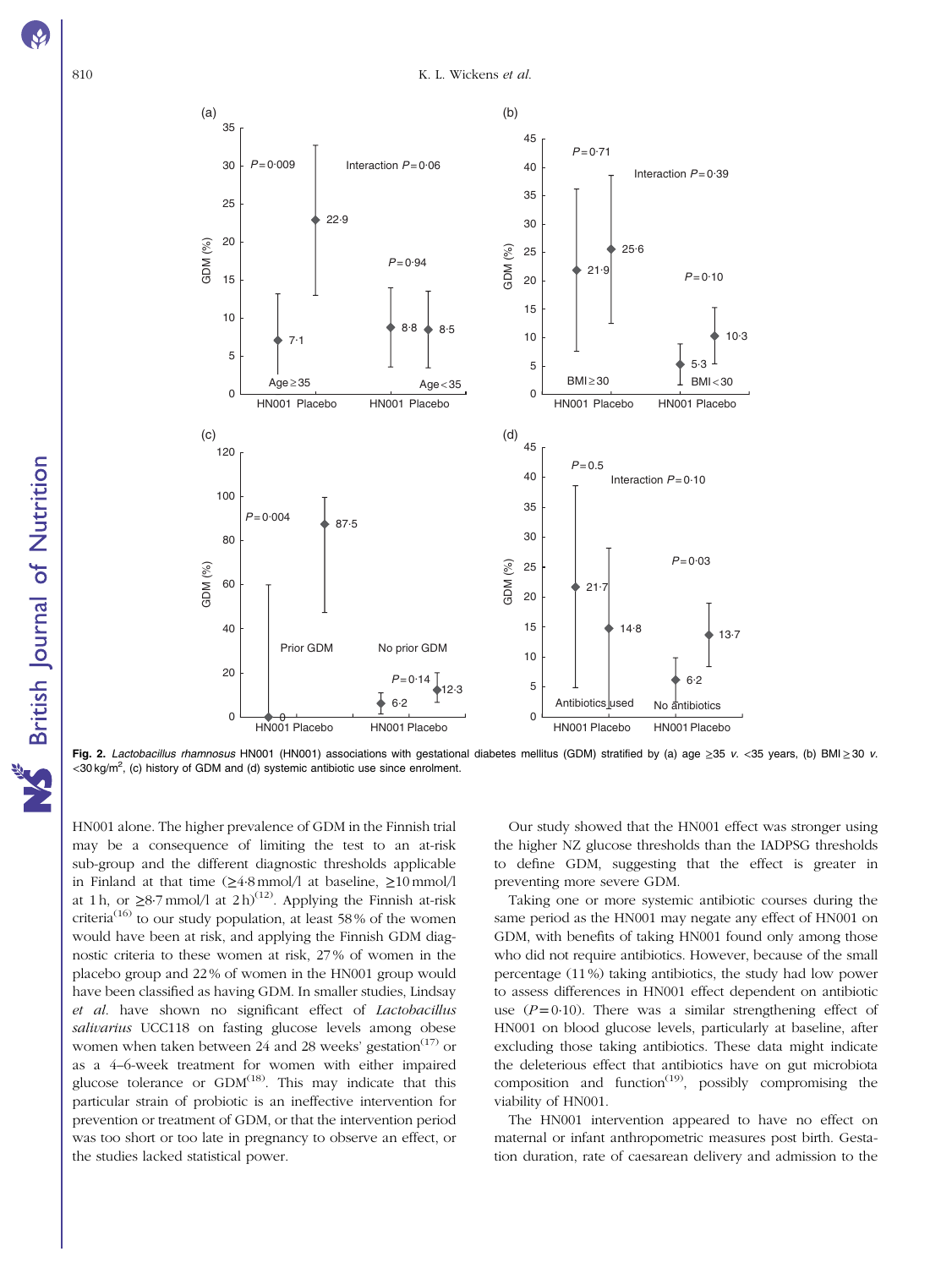#### <span id="page-8-0"></span>Table 4. Treatment effects on birth outcomes

(Geometric means and 95 % confidence intervals; median and interquartile range (IQR); mean values and 95 % confidence intervals; relative rates (RR) and 95 % confidence intervals)

|                                               | <b>HN001</b>   |              | Placebo        |            |                      |             |                     |
|-----------------------------------------------|----------------|--------------|----------------|------------|----------------------|-------------|---------------------|
|                                               | Geometric mean | 95 % CI      | Geometric mean | 95 % CI    | Geometric mean ratio | 95 % CI     | P                   |
| Maternal weight post birth (kg)*              | n 197          |              | n 194          |            |                      |             |                     |
|                                               | 76.7           | 76.1, 77.2   | 76.8           | 76-2, 77-4 | 1.00                 | 0.99, 1.01  | 0.79                |
| Maternal waist post birth (cm)*               | n 195          |              | n 195          |            |                      |             |                     |
|                                               | 97.7           | 96-8, 98-7   | 97.3           | 96.4, 98.2 | 1.00                 | 0.99, 1.02  | 0.53                |
| Maternal BMI post birth (kg/m <sup>2</sup> )* | n 197          |              | n 194          |            |                      |             |                     |
|                                               | 28.0           | 27-8, 28-2   | 28.1           | 27-9, 28-3 | 1.00                 | 0.99, 1.01  | 0.69                |
| Number of weeks of gestation                  | n 205          |              | n201           |            | Difference in median |             |                     |
| Median                                        | 39.7           |              | 39.6           |            | 0.1                  | $-0.1, 0.4$ | $0.31$ <sup>+</sup> |
| <b>IQR</b>                                    | 38.7, 40.7     |              | 38.7, 40.4     |            |                      |             |                     |
|                                               | Mean           | 95% CI       | Mean           | 95 % CI    | Differences in means | 95 % CI     |                     |
| Birth weight of child (kg)                    | n 205          |              | n 202          |            |                      |             |                     |
|                                               | $3-6$          | 3.5, 3.7     | 3.5            | 3.4, 3.6   | 0.1                  | $-0.1, 0.2$ | 0.36                |
| Birth length of child (cm)                    | n 205          |              | n 199          |            |                      |             |                     |
|                                               | 51.3           | 51.0, 51.7   | 51.2           | 50 8, 51 5 | 0.2                  | $-0.3, 0.7$ | 0.48                |
| Ponderal index of child                       | n 204          |              | n 199          |            |                      |             |                     |
|                                               | 25.9           | 25.5, 26.2   | 25.7           | 25.4, 26.1 | 0.1                  | $-0.4, 0.7$ | 0.59                |
| Head circumference of child (cm)              | n 205          |              | n 201          |            |                      |             |                     |
|                                               | 35.3           | 35.1, 35.6   | $35-4$         | 35.2, 35.6 | $-0.1$               | $-0.4, 0.2$ | 0.67                |
|                                               | $\%$           | $\mathsf{n}$ | $\%$           | n          | <b>RR</b>            | 95 % CI     |                     |
| Macrosomia $(≥4000q)$                         | 22.4           | 46/205       | $15-8$         | 32/202     | 1.41                 | 0.94, 2.12  | 0.10                |
| Premature (<37 weeks' gestation)              | 7.8            | 16/205       | 4.0            | 8/201      | 1.96                 | 0.86, 4.48  | 0.10                |
| Caesarean delivery                            | 27.7           | 57/206       | $25-4$         | 51/201     | 1.09                 | 0.79, 1.51  | 0.60                |
| Admission to NICU                             | 11.3           | 23/203       | 11.0           | 22/201     | 1.04                 | 0.60.1.80   | 0.90                |
| Apgar score $\geq 7$ at 5 min                 | 98.5           | 200/203      | 98.0           | 198/202    | $1.51 \pm$           | 1.01, 2.27  | 0.04                |

HN001, Lactobacillus rhamnosus HN001; NICU, Neonatal Intensive Care Unit.

ANCOVA on logged values, adjusted for logged baseline measures, geometric means are fitted for the baseline geometric mean.

† Wilcoxon's rank-sum test.

‡ OR of having a higher Apgar score; Apgar scores grouped 0–3, 4–6, 7, 8, 9, 10: ordinal logistic regression.

NICU were also unaffected by HN001, findings that are consistent with other studies<sup> $(12,17)$  $(12,17)$  $(12,17)$ </sup>. One explanation for a lack of effect may be that maternal use of medication or dietary/ exercise regimens to reduce blood glucose levels could have obscured any effect of untreated GDM on post-birth measures in the infant or the mother. The effects of antibiotics on the gut microbiota if taken during the third trimester, but before labour, could also have obscured an effect. However, removal of the 13 % using systemic antibiotics during this period had little impact on the associations of HN001 with anthropometric measures. Assuming this discrepancy between an HN001 effect on GDM but not on anthropometric measures at birth is not explained by obstetric interventions to limit excessive weight gain, there may be a mechanism whereby HN001 has an effect on blood sugar levels but not on maternal weight.

There was a significant  $(P = 0.04)$  beneficial effect of HN001 on the 5-min Apgar score, possibly due to chance given the number of comparisons performed.

The gut microbiota is profoundly altered during the three trimesters of pregnancy towards a less diverse state, with the most depleted microbial richness found in women with  $GDM<sup>(20)</sup>$  $GDM<sup>(20)</sup>$  $GDM<sup>(20)</sup>$ . In contrast to obesity-related gut microbiota, the lasttrimester gut microbiota has been associated with greater amounts of energy lost in stool compared with the first trimester, indicating that the impact of gut microbiota alterations during pregnancy on host adiposity and host glucose metabo-lism is not necessarily identical<sup>([20\)](#page-10-0)</sup>. We speculate that  $HNO01$ supplementation altered the composition and function of the gut microbiota in favour of improved insulin sensitivity and inflammation in the host, which reduced the propensity towards GDM.

The lack of any deleterious effect on birth outcomes supports HN001 as a safe intervention to take from early pregnancy (14–16 weeks' gestation), which may also be beneficial to the infant, as reflected by the Apgar score. These findings are important given the small amount of data available on effects of early-pregnancy probiotic interventions.

A limitation of our study is that we did not collect maternal anthropometric measures at the time of the GTT. We were also unable to measure pre-pregnancy maternal anthropometric measures, and hence changes in maternal weight and waist circumference during pregnancy were based on measurements taken at enrolment (14–16 weeks' gestation), when differences may already reflect a change from pre-pregnancy weight. However, women are recommended to gain less than 2 kg in their first trimester<sup>[\(21](#page-10-0))</sup>, and many women gain considerably  $\text{less}^{(22)}$  $\text{less}^{(22)}$  $\text{less}^{(22)}$ . Given the smaller reduction in GDM we found compared with Luoto et  $al$ .<sup>([12](#page-9-0))</sup>, we may also have overestimated the power of the study to find a difference by basing it on their findings.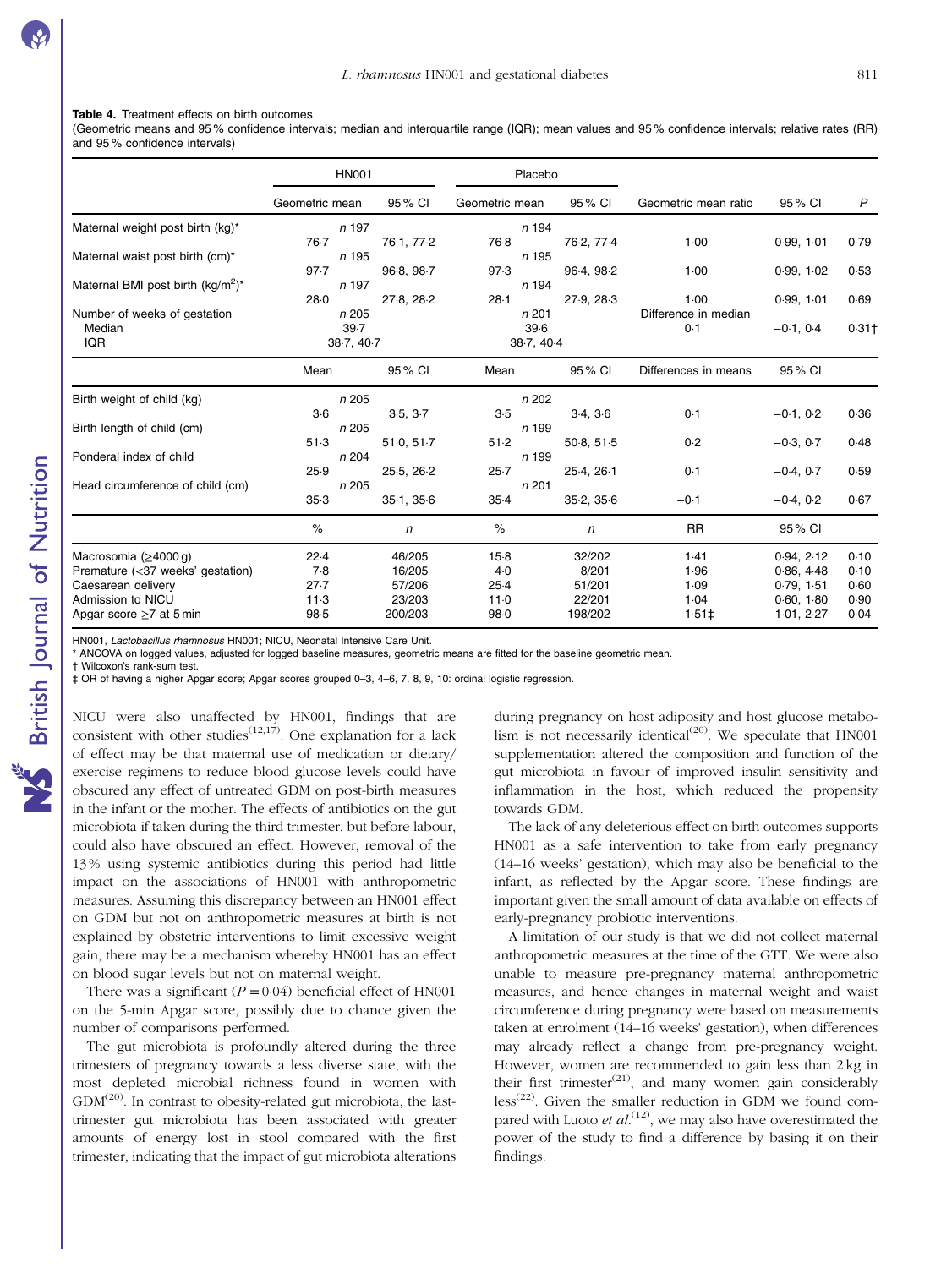<span id="page-9-0"></span>The strengths of this study are the larger sample size and good follow-up rates compared with previous studies, and good generalisability because our population was not selected for high risk for GDM. As underlying low-grade inflammation may be a predisposing factor in obesity, diabetes and allergic disease<sup>[\(23](#page-10-0))</sup>, our study population, selected to be at risk for allergic disease, may also be at greater risk for diabetes. Further, systemic corticosteroid use, most likely for asthma management in our study population, may have increased the rate of insulin resistance and gestational diabetes<sup> $(24)$  $(24)$  $(24)$ </sup>. However, it is unlikely that these factors explain our study findings, given that the 6·5 % prevalence of GDM in the placebo group is representative of the NZ prevalence $^{(1)}$  and corticosteroid use was not associated with increased gestational diabetes for either GDM definition. The generalisability of the study may also be compromised because women self-selected for study may be better educated and have higher incomes than women not included in the study. However, these factors are unlikely to be associated with an HN001 effect.

We were also able to exclude the possibility that women with undiagnosed type 2 diabetes mellitus were misclassified as GDM by measuring their postpartum  $HbA1_c$  or GTT. Most of these women (40/44) underwent postpartum evaluation of their glycaemic status but none met a level indicative of type 2 diabetes mellitus<sup> $(25)$  $(25)$  $(25)$ </sup>, suggesting that the cases of GDM are likely to be gestational only.

Promoting good health in pregnancy through weight control programmes or diet has been largely ineffective, partly due to poor adherence with the interventions. If our results for probiotics are confirmed in other larger trials, the promise of a simple, cheap and safe intervention is an attractive option to reduce the prevalence of GDM, which is increasing not only in affluent countries but also in less-affluent countries as they become more Westernised.

#### Acknowledgements

The authors thank the women who willingly gave their time and provided their data for the study, and also Sherron Kneebone, Amy Norman and Barbara Wright, all from Auckland University, for assistance with study recruitment and fieldwork.

This study was funded by grants and support from the Health Research Council of NZ (HRC 11/318) and Fonterra. Fonterra contributed funds, provided and maintained quality control of the study capsules and performed the participant randomisation for the study. Fonterra had no role in the design, analysis or writing of this article.

K. L. W. conceived the idea, raised the funds, coordinated the project, contributed to the data analysis and drafted the manuscript. J. C. had overall responsibility for the study. E. A. M. led the Auckland arm of the study, and together with P. R. S., R. M. and P. F. F. contributed to the study design. C. A. B. was largely responsible for the development and management of the study in Wellington. J. L. R. managed the Auckland team. R. M., R. M. M., P. R. A., P. R. S. and F. E. H. also contributed to the study design by providing advice on diabetes testing during pregnancy, and R. M. M., T. V. S., P. R. A., P. R. S. and F. E. H. provided advice on design issues at birth. P. K. B. and J. M. K.

developed the database and helped with study design. C. A. B., J. M. K., F. E. H. and J. L. R. also helped with data collection. G. L. P. was responsible for the data analysis. K. L. W. takes responsibility for the content of the manuscript. All authors reviewed and commented on the manuscript.

The authors declare that there are no conflicts of interest.

#### References

- 1. Ministry of Health (2014) Screening, Diagnosis and Management of Gestational Diabetes in New Zealand: A Clinical Practice Guideline. Wellington: Ministry of Health.
- 2. American College of Obstetricians and Gynecologists Committee (2013) ACOG Committee opinion number 549: Obesity in pregnancy. Obstet Gynecol 121, 213–217.
- 3. Kim SY, England L, Wilson HG, et al. (2010) Percentage of gestational diabetes mellitus attributable to overweight and obesity. Am J Public Health 100, 1047–1052.
- 4. Ben-Haroush A, Yogev Y & Hod M (2004) Epidemiology of gestational diabetes mellitus and its association with type 2 diabetes. Diabet Med 21, 103-113.
- 5. Kim C, Newton KM & Knopp RH (2002) Gestational diabetes and the incidence of type 2 diabetes. Diabetes Care 25, 1862-1868.
- 6. International Association of Diabetes and Pregnancy Study Groups Consensus Panel (2010) International Association of Diabetes and Pregnancy Study Groups Recommendations on the diagnosis and classification of hyperglycemia in pregnancy. Diabetes Care 33, 676-682.
- 7. Coustan DR, Lower LP, Metzger BE, et al. (2010) The Hyperglycemia and Adverse Pregnancy Outcome (HAPO) study: paving the way for new diagnostic criteria for gestational diabetes mellitus. Am J Obstet Gynecol 202, 654.e651–e656.
- 8. Food and Agriculture Organization/World Health Organization (2002) Guidelines for the Evaluation of Probiotics in Food. Report of a Joint FAO/WHO Working Group on Drafting Guidelines for the Evaluation of Probiotics in Food. London: FAO/WHO.
- 9. Gomes AC, Beuno AA, de Souza RGM, et al. (2014) Gut microbiota, probiotics and diabetes. Nutr  $J$  13, 60.
- 10. Zhang Q, Yucheng W & Xiaoqiang F (2016) Effect of probiotics on glucose metabolism in patients with type 2 diabetes mellitus: a meta-analysis of randomized controlled trials. Medicina 52, 28–34.
- 11. Thomas LV, Ockhuizen T & Suzuki K (2014) Exploring the influence of the gut microbiota and probiotics on health: a symposium report. Br J Nutr 112, S1–S18.
- 12. Luoto R, Laitinen K, Nermes M, et al. (2010) Impact of maternal probiotic-supplemented dietary counselling on pregnancy outcome and prenatal and postnatal growth: a doubleblind, placebo-controlled study. Br J Nutr 103, 1792-1799.
- 13. Barthow C, Wickens K, Stanley T, et al. (2016) The Probiotics in Pregnancy Study (PiP Study): rationale and design of a double-blind randomised controlled trial to improve maternal health during pregnancy and prevent infant eczema and allergy. BMC Pregnancy Childbirth 16, 133.
- 14. Wickens K, Black PN, Stanley TV, et al. (2008) A differential effect of 2 probiotics in the prevention of eczema and atopy: a double-blind, randomized, placebo-controlled trial. J Allergy Clin Immunol 122, 788–794.
- 15. Zhou JS, Pillidge CJ, Gopal PK, et al. (2005) Antibiotic susceptibility profiles of new probiotic Lactobacillus and Bifidobacterium strains. Int J Food Microbiol 98, 211-217.
- 16. Laitinen K, Poussa T, Isolauri E, et al. (2009) Probiotics and dietary counselling contribute to glucose regulation during